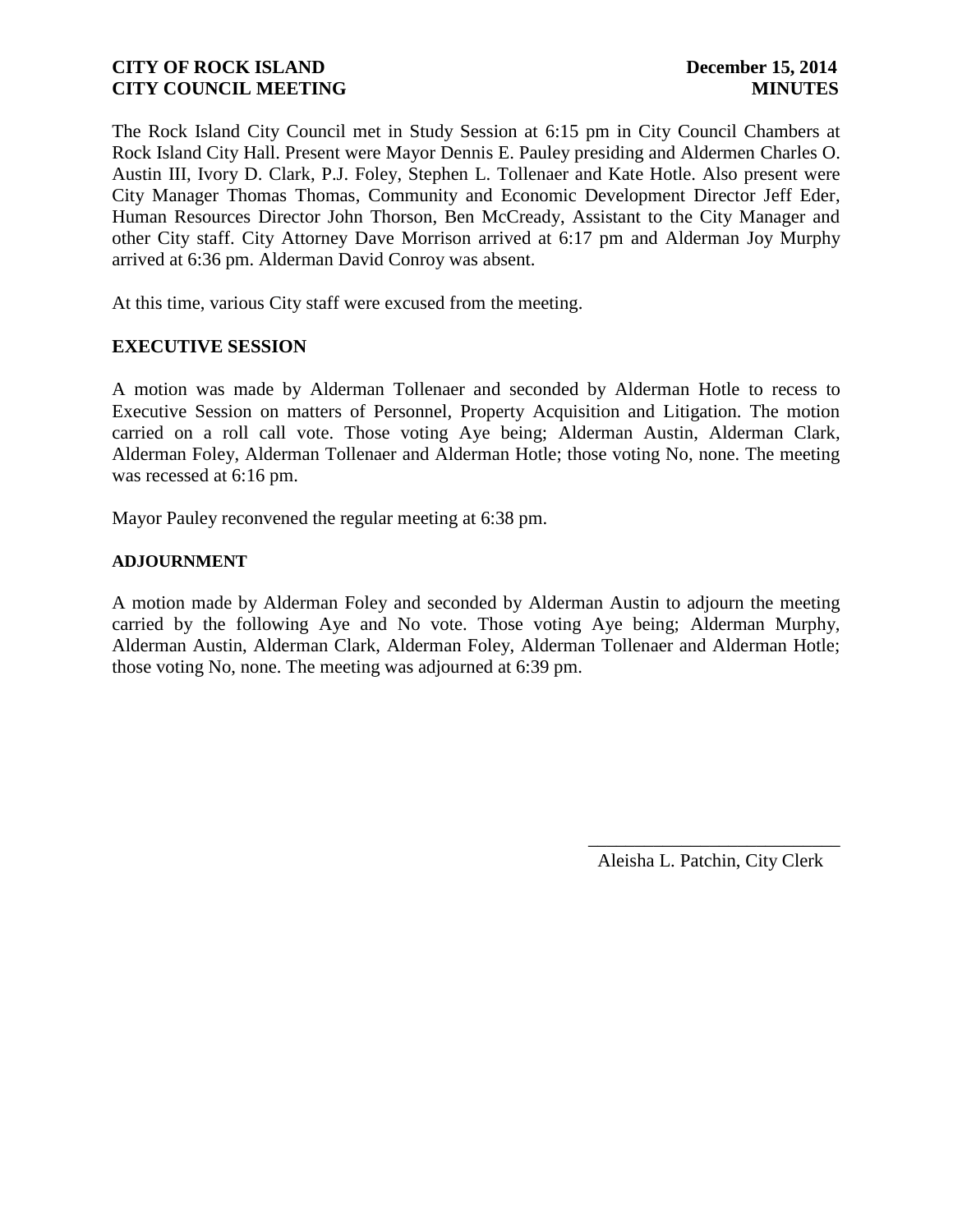Rock Island City Council met in regular session at 6:45 pm in Council Chambers of Rock Island City Hall. Present were Mayor Dennis E. Pauley presiding, and Aldermen Joy Murphy, Charles O. Austin III, Ivory D. Clark, P.J. Foley, Stephen L. Tollenaer and Kate Hotle. Also present were City Manager Thomas Thomas and City Attorney Dave Morrison. Alderman David Conroy was absent.

### Introductory Proceedings

Mayor Pauley called the meeting to order and led in the Pledge of Allegiance. Alderman Foley gave the Invocation.

# Agenda Item #5 **Minutes of the meeting of December 8, 2014.**

A motion was made by Alderman Austin and seconded by Alderman Tollenaer to approve the Minutes of the meeting of December 8, 2014 as printed. The motion carried by the following Aye and No vote; those voting Aye being; Alderman Murphy, Alderman Austin, Alderman Clark, Alderman Foley, Alderman Tollenaer and Alderman Hotle; those voting No, none.

# Agenda Item #6 **Update Rock Island by Mayor Pauley.**

Mayor Pauley stated that in observance of the holidays, City Hall will be closed Wednesday, December  $24^{\text{th}}$ , Thursday, December  $25^{\text{th}}$  and Thursday, January 1<sup>st</sup>. The refuse schedule will be on normal schedule Monday thru Wednesday and the rest of the week one day late both the week of Christmas and New Years. The Mayor added that recycling will be on schedule Tuesday and Wednesday and the rest of the week one day late for both the week of Christmas and New Years. Mayor Pauley stated that all Rock Island Library locations will close early at 5:30 pm on Tuesday, December  $23^{\text{rd}}$  and Tuesday, December  $30^{\text{th}}$  and will be closed December  $24^{\text{th}}$ ,  $25^{\text{th}}$  and 31<sup>st</sup> and January 1<sup>st</sup> for the Christmas and New Year's Holiday. Mayor Pauley stated that the City of Rock Island wishes everyone a very happy and safe holiday season!

Mayor Pauley stated that as we enter the winter season, please note that parking is not allowed on designated snow routes when two or more inches of snow has fallen until the snow has been removed. Snow routes are marked by street signage. Vehicles in violation of this ordinance will receive a \$35 parking ticket. Mayor Pauley added that vehicles that remain in violation will be towed. In the event of snow, primary streets are plowed first and school areas are plowed second. Residential streets are plowed when the primary streets and school areas are complete.

Are you getting or giving new technology this holiday season? Mayor Pauley stated that you can build your technology literacy with free classes on a number of devices and platforms at Rock Island Public Libraries. Mayor Pauley indicated that to meet post-holiday demand, the library will add extra technology class sessions and topics for those who unwrap new technology under the tree this holiday season. Each session covers all common device types, including personal eReaders, computers, tablets and Mp3 players. Mayor Pauley commented that the class will cover basic features, tips and settings for users of both Apple-based and Android-based tablet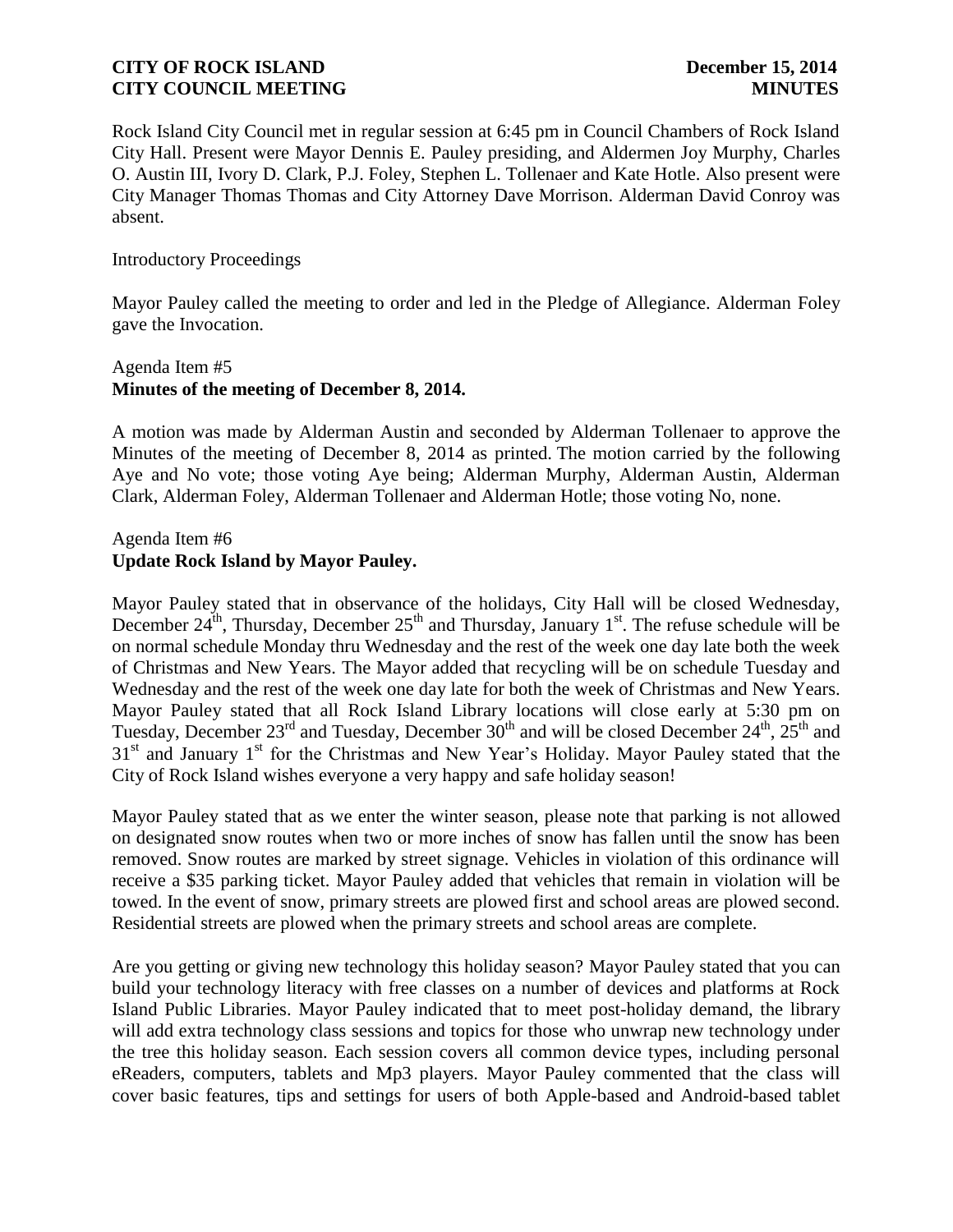computers and phones. Participants should bring their devices along. Instruction is aimed at adult learners. Children and teens must be accompanied by an adult. For dates and times, check the calendar at http://rockislandlibrary.org// or call (309) 732-READ(7323).

Mayor Pauley advised that applications are now being accepted for the 2015 Illinois Quad City Police Departments Citizen Police Academy. The Mayor added that the Citizen Police Academy is an 11 week program designed to give participants a basic knowledge of how your police department operates and is taught by police officers from the Illinois Quad Cities area. The academy will meet weekly February  $4<sup>th</sup>$  through April  $15<sup>th</sup>$  from 6:30 pm - 9:30 pm. If you are interested or want further information, you can pick up an application/information flyer at the Rock Island, Moline, East Moline, Silvis or Milan Police Departments, Rock Island County Sheriff's Department or the Illinois State Police. Completed applications will be accepted until January 9, 2015.

### Agenda Item #7

# **Public Hearing on a request from Shawn and Lisa Melton-Gaylor for a special use permit to locate a solar-lighted temporary freestanding sign identifying a day care home use at 625 10th Street.**

At this time, Alderman Clark moved to defer Agenda Item #7 to Monday, January 5, 2015.

Mayor Pauley stated that he understands that the applicant wants to do a little more research on the signage and lighting. Alderman Clark stated yes and that he would like for the applicant to talk to staff to get a better idea of what she actually wants to do.

At this time, Alderman Foley seconded the motion to defer. The motion carried by the following Aye and No vote; those voting Aye being; Alderman Murphy, Alderman Austin, Alderman Clark, Alderman Foley, Alderman Tollenaer and Alderman Hotle; those voting No, none.

Mayor Pauley advised that Agenda Item #7 is deferred until January 5, 2015.

#### Agenda Item #8

**A Special Ordinance amending a Special Ordinance for Chapter 16, Sec.16-36(c) of the Code of Ordinances regarding establishing a fee of \$35.00 for water shutoff notices for nonpayment.** 

### **Note: The motion to consider, suspend the rules and pass the ordinance for Agenda Item #8 did not carry at the December 8, 2014 meeting.**

Alderman Austin moved and Alderman Tollenaer seconded to renew the motion to consider, suspend the rules and pass the ordinance.

Discussion followed. Alderman Foley inquired for an explanation of this item.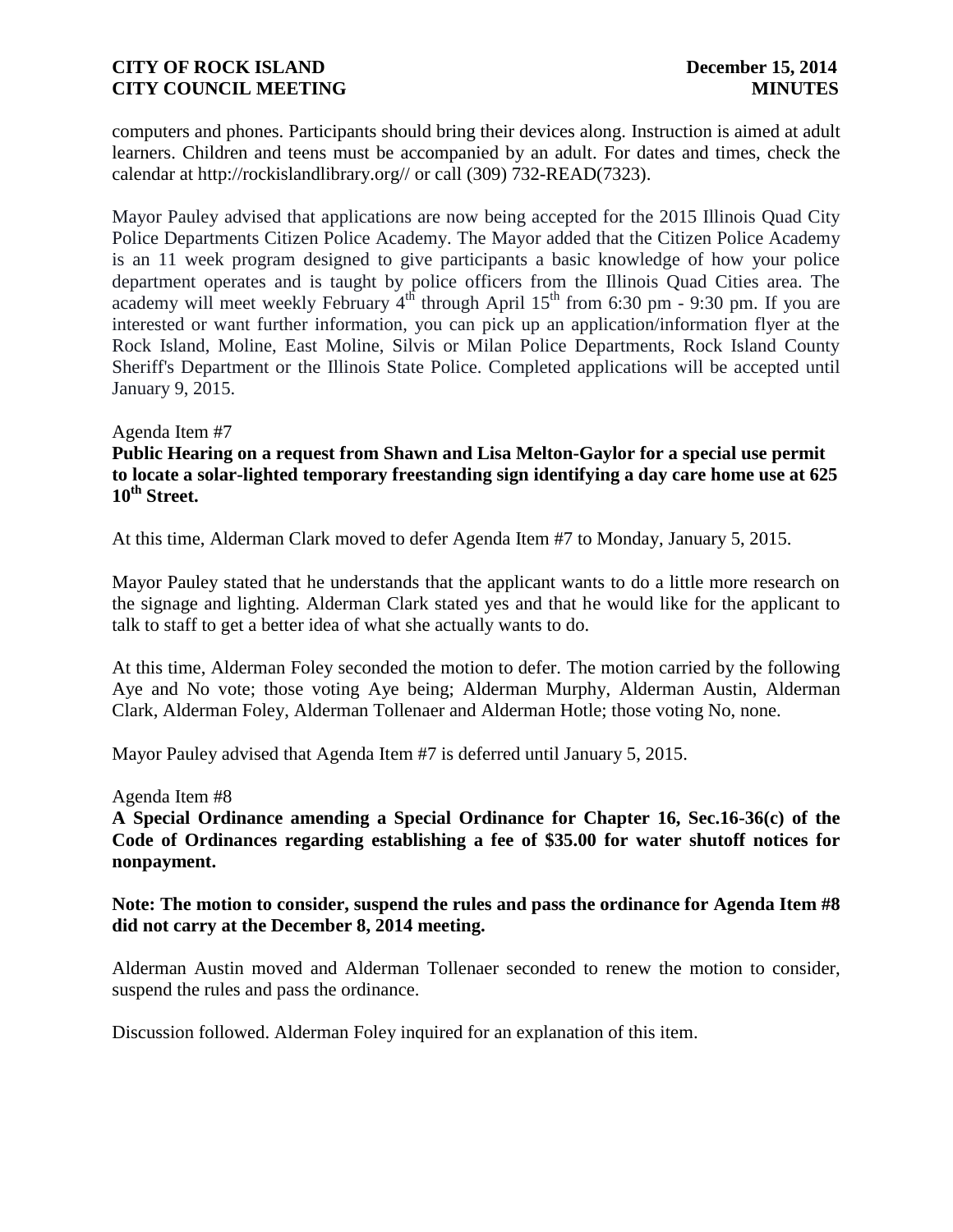Alderman Hotle advised that Agenda Item #8 is going to be the door hanger and Agenda Item #9 is changing the fee. Alderman Hotle added that if you do the door hanger to get a person's water turned back on, it is only going to be \$35.00 instead of the current \$65.00 charge.

After discussion, the motion carried by the following Aye and No vote; those voting Aye being; Alderman Murphy, Alderman Austin, Alderman Foley, Alderman Tollenaer and Alderman Hotle; those voting No, Alderman Clark.

### Agenda Item #9

**A Special Ordinance amending a Special Ordinance regarding Chapter 16, Article II, Sec 16-34: Establishing Water Rates of the Code of Ordinances concerning changing the disconnect charge to \$35.00.**

Alderman Tollenaer moved and Alderman Hotle seconded to consider, suspend the rules and pass the ordinance.

Discussion followed. Alderman Austin stated that this item was discussed with the City Attorney earlier this evening about the language. Alderman Austin stated that last week this item was discussed and the fee was to have the water reconnected, but the ordinance reads as a disconnect charge as opposed to a reconnection charge. Alderman Austin then inquired upon City Attorney Morrison as to why the language is different than what was intended.

City Attorney Morrison advised that Exhibit A is attached to the ordinance and it sets out to what the various fees are; what was being referred to as a reconnect fee is actually a disconnect fee. City Attorney Morrison added that the charge happens at the time it is disconnected. City Attorney Morrison stated that previously the disconnect fee was \$62.10; the discussion was whether or not that should be changed to \$35.00. City Attorney Morrison commented that the word disconnect fee is being used because that is where the fee is actually incurred as opposed to a reconnect fee. City Attorney Morrison indicated that there is not a reconnect fee; there is a \$35.00 charge for the door hanger and if there is a disconnection then there is a \$35.00 charge to disconnect as opposed to the \$62.10 to disconnect. City Attorney Morrison added that there is not nor has there been a reconnect fee. Council and City Attorney Morrison further discussed this item.

After discussion, the motion carried by the following Aye and No vote; those voting Aye being; Alderman Murphy, Alderman Austin, Alderman Clark, Alderman Foley, Alderman Tollenaer and Alderman Hotle; those voting No, none.

#### Agenda Item #10

# **A Special Ordinance amending a zoning district and zoning map at 4017 6th Avenue.**

It was moved by Alderman Tollenaer and seconded by Alderman Murphy to consider, suspend the rules and pass the ordinance. The motion carried by the following Aye and No vote; those voting Aye being; Alderman Murphy, Alderman Austin, Alderman Clark, Alderman Foley, Alderman Tollenaer and Alderman Hotle; those voting No, none.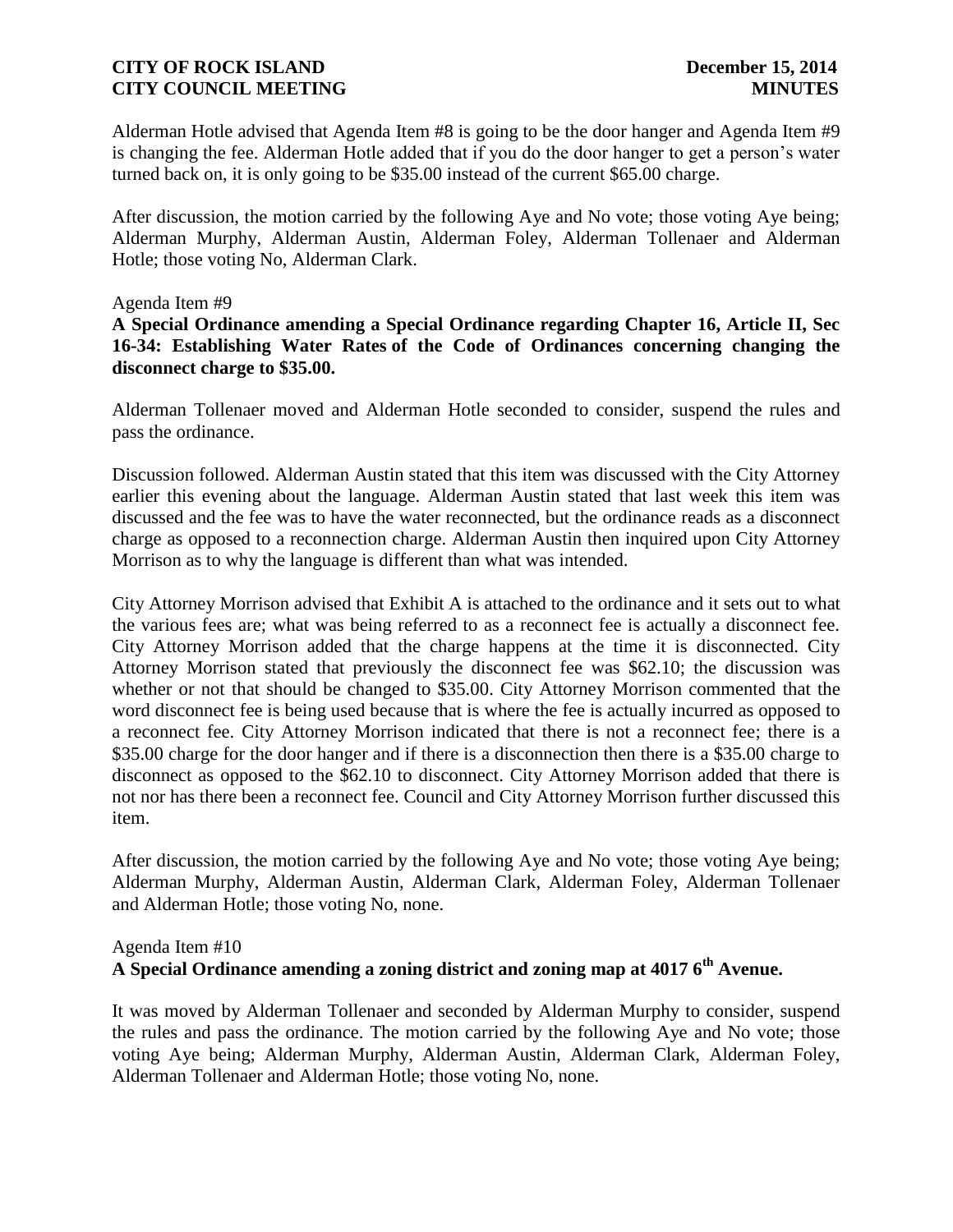## Agenda Item #11 **A Special Ordinance vacating a north/south alley between 40th and 42nd Streets and 5th and 6 th Avenues.**

Alderman Foley moved and Alderman Clark seconded to consider, suspend the rules and pass the ordinance.

Discussion followed. Alderman Tollenaer stated that he thought the City was only going to do this with the stipulation that they had a plan.

Community and Economic Development Director Jeff Eder stated that the building plans have been submitted; staff was actually waiting for them to submit the plat of survey to record. Mr. Eder added that it is going around for signatures now. Council and Mr. Eder further discussed this item.

After discussion, the motion carried by the following Aye and No vote; those voting Aye being; Alderman Murphy, Alderman Austin, Alderman Clark, Alderman Foley, Alderman Tollenaer and Alderman Hotle; those voting No, none.

Agenda Item #12

**A Special Ordinance amending Chapter 9, Article IV, Sec. 9-113 of the Code of Ordinances regarding the notice required for filing an application for a scheduled event and notification requirements for new events.**

It was moved by Alderman Murphy and seconded by Alderman Hotle to consider, suspend the rules and pass the ordinance. The motion carried by the following Aye and No vote; those voting Aye being; Alderman Murphy, Alderman Austin, Alderman Clark, Alderman Foley, Alderman Tollenaer and Alderman Hotle; those voting No, none.

Agenda Item #13

**Resolution authorizing Tax Abatement in the amount of \$668,132.85, such funds to be provided from revenues of Gaming to pay principal and interest on General Obligation Bonds, series 2014A.**

Alderman Tollenaer moved and Alderman Foley seconded to adopt the resolution. The motion carried by the following Aye and No vote; those voting Aye being; Alderman Murphy, Alderman Austin, Alderman Clark, Alderman Foley, Alderman Tollenaer and Alderman Hotle; those voting No, none.

Agenda Item #14 **CLAIMS**

It was moved by Alderman Austin and seconded by Alderman Clark to accept the following reports and authorize payments as recommended. The motion carried by the following Aye and No vote; those voting Aye being; Alderman Murphy, Alderman Austin, Alderman Clark, Alderman Foley, Alderman Tollenaer and Alderman Hotle; those voting No, none.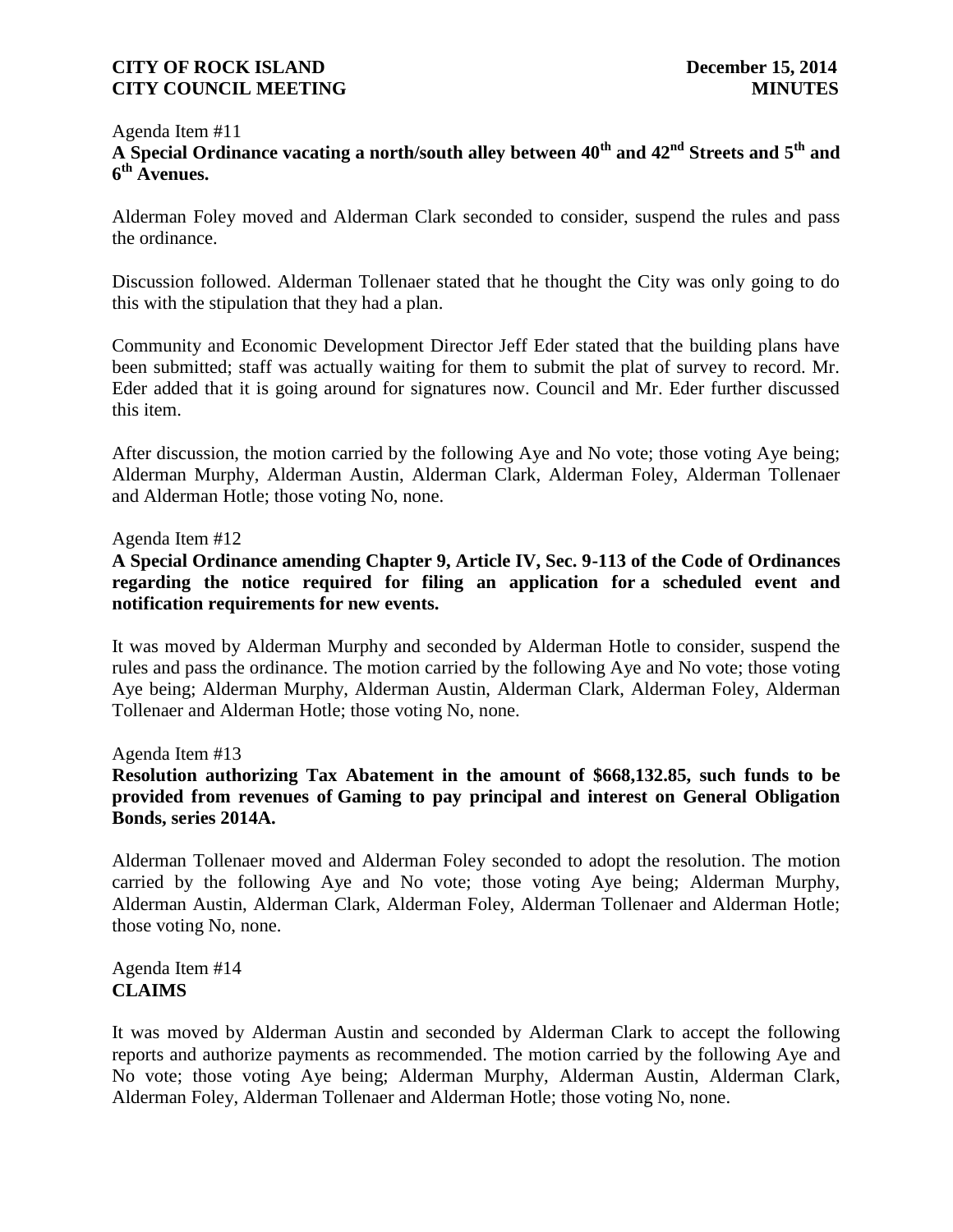a. Report from the Information Technology Department regarding payment in the amount of \$14,170.60 to DLT Solutions, Inc. for the annual AutoDesk subscription maintenance.

b. Report from the Information Technology Department regarding payment in the amount of \$18,562.22 to Active Network, Inc. for the annual maintenance fee for Park and Recreation software.

c. Report from the Public Works Department regarding payment #38 in the amount of \$69,752.80 to Civil Constructors, Inc. for services provided for the Wet Weather Treatment System project.

### Agenda Item #15

# **Claims for the week of December 5 through December 11 in the amount of \$645,518.14 and payroll for the weeks of November 24 through December 7 in the amount of \$1,448,684.47.**

Alderman Clark moved and Alderman Foley seconded to allow the claims and payroll. The motion carried by the following Aye and No vote; those voting Aye being; Alderman Murphy, Alderman Austin, Alderman Clark, Alderman Foley, Alderman Tollenaer and Alderman Hotle; those voting No, none.

#### Agenda Item #16

**Report from the Public Works Department regarding bids for the purchase of water treatment chemicals, recommending the bid for each of the water treatment chemicals listed in the report in the total amount of \$537,850.00.** 

It was moved by Alderman Foley and seconded by Alderman Hotle to award the bid as recommended and authorize purchases in 2015.

Comments followed. Alderman Austin stated that \$537,000.00 is a lot of chemicals at a high price, but at the same time, buying it through the Bi-State cooperative purchase program saves the City a bunch of money too. Alderman Austin added that it is a very cost effective way for the City to do business.

After comments, the motion carried by the following Aye and No vote; those voting Aye being; Alderman Murphy, Alderman Austin, Alderman Clark, Alderman Foley, Alderman Tollenaer and Alderman Hotle; those voting No, none.

#### Agenda Item #17

**Report from the Public Works Department regarding bids for the purchase of wastewater treatment chemicals, recommending the bid for each of the wastewater treatment chemicals listed in the report in the total amount of \$74,917.00.** 

Alderman Murphy moved and Alderman Foley seconded to award the bid as recommended and authorize purchases in 2015. The motion carried by the following Aye and No vote; those voting Aye being; Alderman Murphy, Alderman Austin, Alderman Clark, Alderman Foley, Alderman Tollenaer and Alderman Hotle; those voting No, none.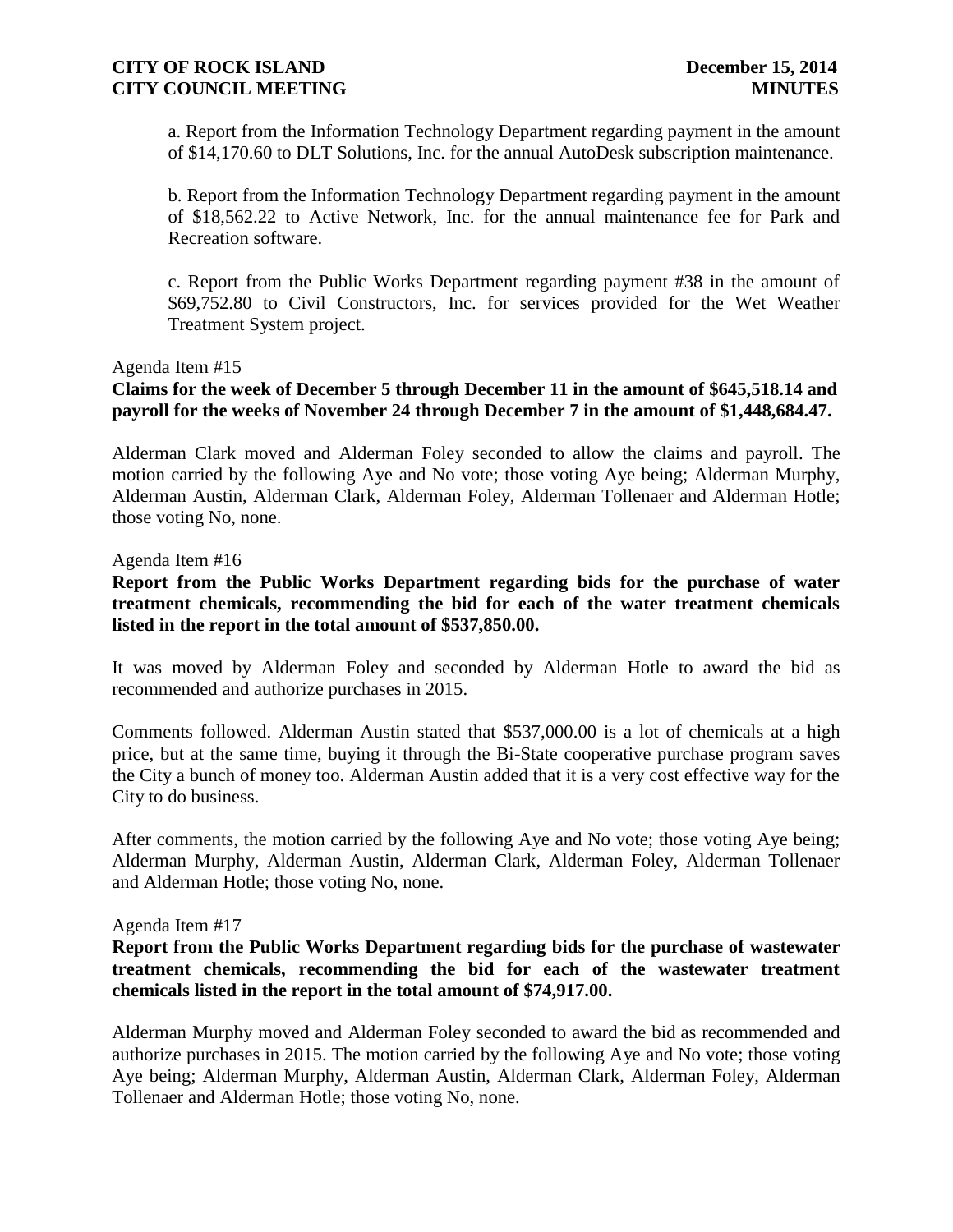#### Agenda Item #18

# **Report from the Community and Economic Development Department regarding a work order from AT&T for relocation of cables at Watchtower Plaza, 3800 11th Street.**

It was moved by Alderman Tollenaer and seconded by Alderman Foley to approve the work order as recommended and authorize the City Manager to execute the contract documents. The motion carried by the following Aye and No vote; those voting Aye being; Alderman Murphy, Alderman Austin, Alderman Clark, Alderman Foley, Alderman Tollenaer and Alderman Hotle; those voting No, none.

#### Agenda Item #19

# **Report from the Community and Economic Development Department regarding an Ordinance affirming the establishment of an Enterprise Zone within the County of Rock Island, Illinois and a Quad City Enterprise Zone Intergovernmental Agreement.**

Alderman Foley moved and Alderman Austin seconded to consider, suspend the rules and pass the ordinance, approve the agreement and authorize the Mayor to execute the contract documents. The motion carried by the following Aye and No vote; those voting Aye being; Alderman Murphy, Alderman Austin, Alderman Clark, Alderman Foley, Alderman Tollenaer and Alderman Hotle; those voting No, none.

#### Agenda Item #20

# **Report from the Finance Department regarding an adjustment to the CY2014 Budget, recommending a budget transfer decreasing the Concrete Patching and RIPD/City Hall Repair projects in the General Fund in the amount of \$8,270.42 and increasing the Asphalt Patching project in the General Fund in the amount of \$8,270.42.**

It was moved by Alderman Clark and seconded by Alderman Murphy to approve the budget adjustment as recommended. The motion carried by the following Aye and No vote; those voting Aye being; Alderman Murphy, Alderman Austin, Alderman Clark, Alderman Foley, Alderman Tollenaer and Alderman Hotle; those voting No, none.

#### Agenda Item #21

# **Report from the Human Resources Department regarding a 2.5% General Wage Increase for non-affiliated employees effective January 5, 2015.**

Alderman Murphy moved and Alderman Hotle seconded to approve the general wage increase as recommended. The motion carried by the following Aye and No vote; those voting Aye being; Alderman Murphy, Alderman Austin, Alderman Clark, Alderman Foley, Alderman Tollenaer and Alderman Hotle; those voting No, none.

Agenda Item #22

**Report from the Community and Economic Development Department regarding review of a final plat of the Donald Gay Subdivision located at 600/602 5th Street.**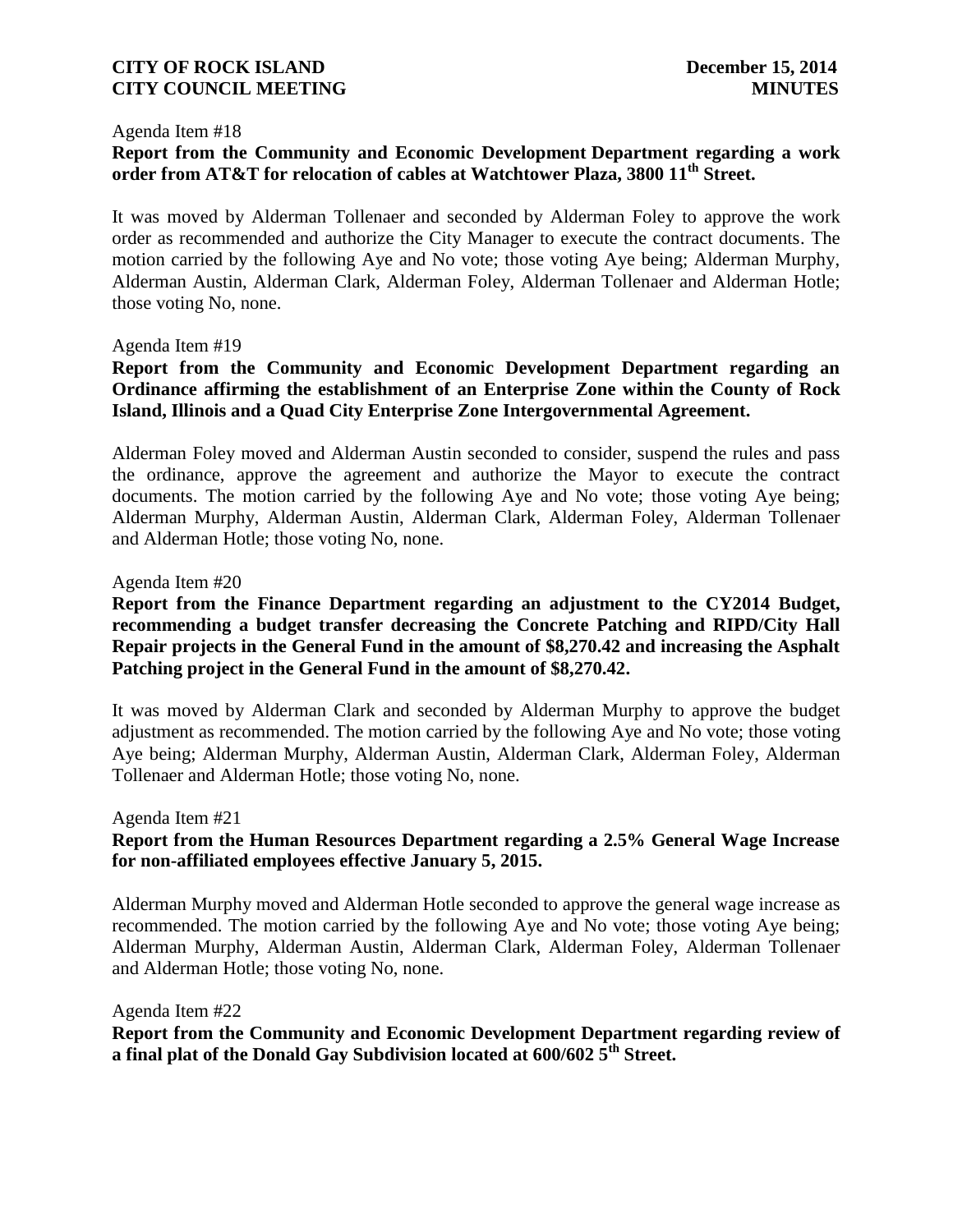It was moved by Alderman Clark and seconded by Alderman Hotle to approve the final plat with the requested variances as recommended. The motion carried by the following Aye and No vote; those voting Aye being; Alderman Murphy, Alderman Austin, Alderman Clark, Alderman Foley, Alderman Tollenaer and Alderman Hotle; those voting No, none.

### Agenda Item #23

furniture business out of the care takers cottage and carriage house located next to the<br>Potter House at 1918 7<sup>th</sup> Avenue. **Report from the Community and Economic Development Department regarding a request from Jody and Gene Zwiefel to apply for a Special Use Permit to operate an antique** 

Alderman Murphy moved and Alderman Foley seconded to allow for the application of the special use permit as recommended.

Discussion followed. Alderman Hotle clarified that this approval is just allowing them to apply for a special use permit; they will still have to go through the full process of having a public hearing. Alderman Hotle added that their neighborhood will be able to give public comments if they choose to do so at a later date.

After comments, the motion carried by the following Aye and No vote; those voting Aye being; Alderman Murphy, Alderman Austin, Alderman Clark, Alderman Foley, Alderman Tollenaer and Alderman Hotle; those voting No, none.

Agenda Item #24

# **Report from General Administration regarding the cancellation of the City Council meeting on Monday, December 22, 2014.**

It was moved by Alderman Hotle and seconded by Alderman Murphy to approve the cancellation as recommended and authorize staff to take the necessary actions to notify the public and the media of the cancellation. The motion carried by the following Aye and No vote; those voting Aye being; Alderman Murphy, Alderman Austin, Alderman Clark, Alderman Foley, Alderman Tollenaer and Alderman Hotle; those voting No, none.

Agenda Item #25 **Other Business.** 

No one signed up to address Council to speak on a topic.

Alderman Hotle wished everyone a Merry Christmas and a Happy New Year and a happy, healthy and safe holiday season.

Alderman Murphy commented on the Citizens Police Academy. Alderman Murphy stated that she has participated twice and it is very educational. Alderman Murphy added that if anyone wants to know what goes on in the Police Department and how they work then this is a great opportunity for citizens to sign up.